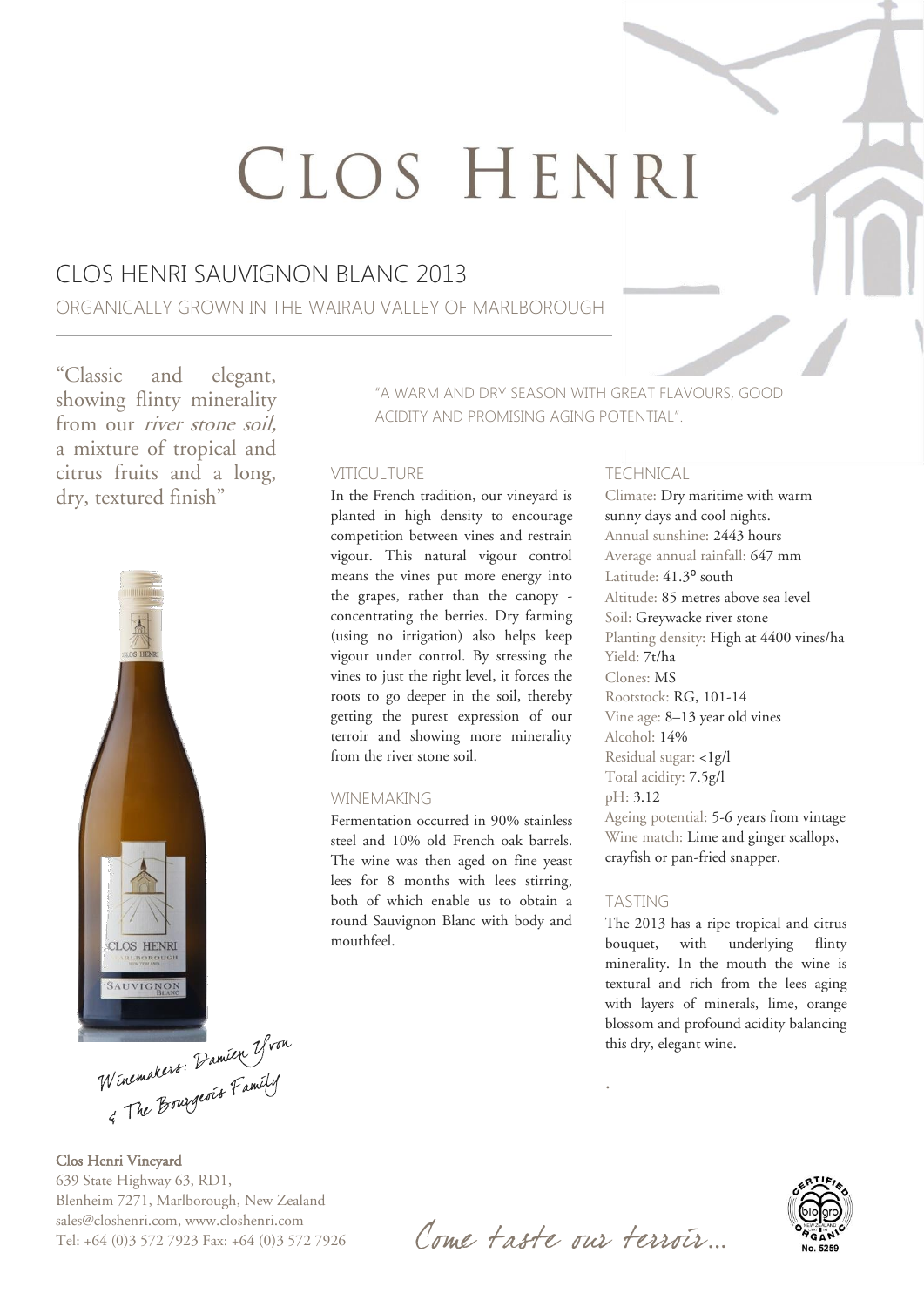

From Sancerre and Pouilly-Fumé in France to the Southern Wairau Valley of Marlborough, the Sauvignon Blanc variety takes a new dimension. The Bourgeois Family is devoted to making premium wine in a restrained and elegant style that captures the terroir and expresses it in its purest form. This underlines the dedication and passion the family puts into this beloved variety.

#### A WORD ON THE VINTAGE

"Harvest began two weeks later than a typical year. The season was cool and cloudy but the weather improved in April with cool nights and warm sunny days, leading to ideal harvest conditions and great, long flavour development. Crops were down about 30 per cent as bunches and berries were smaller. Bunches were also quite loose this year so aeration was great and therefore the fruit was super clean." Damien Yvon, Winemaker

#### **VIT IC UL TUR E**

Soil: Greywacke Riverbed (85%), Broadbridge Clay (15%) High Planting Density: 4400-6000 vines/Ha Yield: 7.2t/Ha (54 Hl/Ha)

In the French tradition, our vineyard is planted in high density (around twice higher than the New Zealand average), combined with small yields, we get a better fruit positioning and canopy management, together with naturally windy Marlborough days, gives us good aeration. 2012 was the third vintage that we used no irrigation in the vineyard. This stressed the vines to just the right level in order to improve the structure and enable the roots to go deeper in the soil, thereby getting the purest expression of our terroir and showing more minerality from the stony soil.

#### **WIN E MA KI NG**

95% of the wine was fermented in stainless steel tanks at 15-18 °C, while 5% was fermented in old French oak barrels. At this temperature, we're aiming to respect the aromatic profile of the wine, making it more stable in time and therefore helping the ageing potential. The wine was aged on fine lees for 8 months with lees stirring, both of which enable us to obtain a round Sauvignon Blanc with body and more mouth feel. The Greywacke stony soil gives a unique minerality as well as body and texture in the mouth. The wine is not filtered sterile in order to maintain its complexity and integrity.

## **TA ST ING**

The 2012 displays a mixture of tropical and citrus fruits, minerals and flinty notes. In the mouth the wine is complex with flinty minerality, has smooth elegant structure and is dry with great balance and length. Ageing potential: 5-6 years.

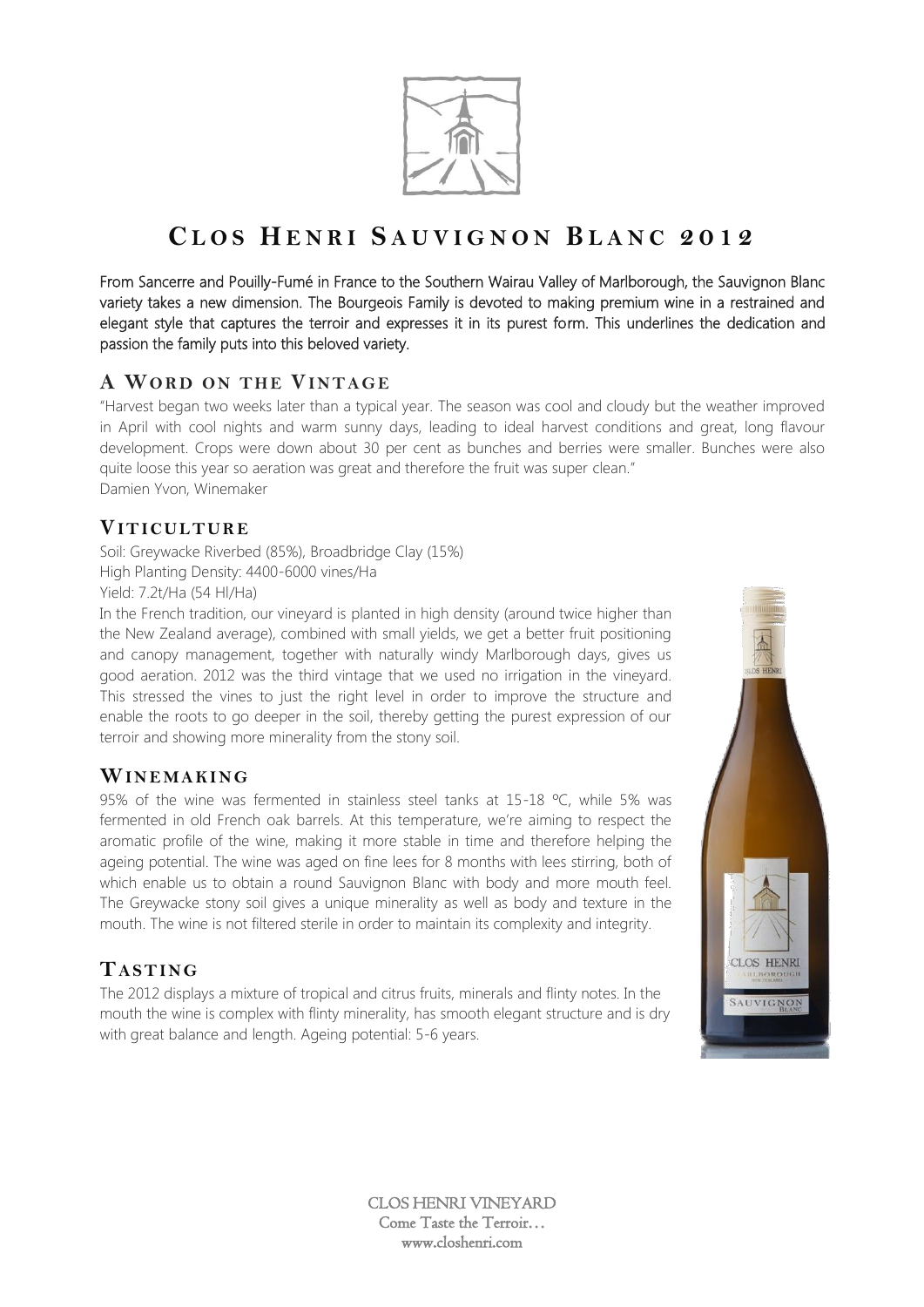

From Sancerre and Pouilly-Fumé in France to the Southern Wairau Valley of Marlborough, the Sauvignon Blanc variety takes a new dimension. The Bourgeois Family is devoted to making premium wine in a restrained and elegant style that captures the terroir and expresses it in its purest form. This underlines the dedication and passion the family puts into this beloved variety.

## A WORD ON THE VINTAGE

"2011 was a year which proved you can't make terroir driven wines from recipe. Each season is different and the wines need to be handled so. The 2010/2011 season was fresher and slightly wetter than usual, leading to delayed maturity which pushed harvest back two weeks. It was a challenging season, one were we had to put a lot of work in in the vineyard, shoot thinning and bunch thinning to achieve desired crop levels. It also put our winemaking skills to the test, where the wines required more lees stirring and longer aging to achieve the depth in the wine we're looking for. This challenging vintage proved how important it is to work with great terroir."

Damien Yvon, Winemaker

#### **VIT IC UL TUR E**

Soil: Greywacke Riverbed (85%), Broadbridge Clay (15%) High Planting Density: 4400-6000 vines/Ha Yield: 7.2t/Ha (54 Hl/Ha)

In the French tradition, our vineyard is planted in high density (around twice higher than the New Zealand average), combined with small yields, we get a better fruit positioning and canopy management, together with naturally windy Marlborough days, gives us good aeration. 2011 was the second vintage that we used no irrigation in the vineyard. This stressed the vines to just the right level in order to improve the structure and enable the roots to go deeper in the soil, thereby getting the purest expression of our terroir and showing more minerality from the stony soil.

#### WINEMAKING

95% of the wine was fermented in stainless steel tanks at 15-18 ºC, while 5% was fermented in old French oak barrels. At this temperature, we're aiming to respect the aromatic profile of the wine, making it more stable in time and therefore helping the ageing potential. The wine was aged on fine lees for 8 months with lees stirring, both of which enable us to obtain a round Sauvignon Blanc with body and more mouth feel. The Greywacke stony soil gives a unique minerality as well as body and texture in the mouth. The wine is not filtered sterile in order to maintain its complexity and integrity.

#### **TA ST ING**

The 2011 shows aromas of flower blossom, a mixture of tropical and citrus fruit, minerals and flinty notes. In the mouth the wine is complex with minerality shining through on the back palate, has smooth elegant structure with good balance and length. Ageing potential: 5-6 years.

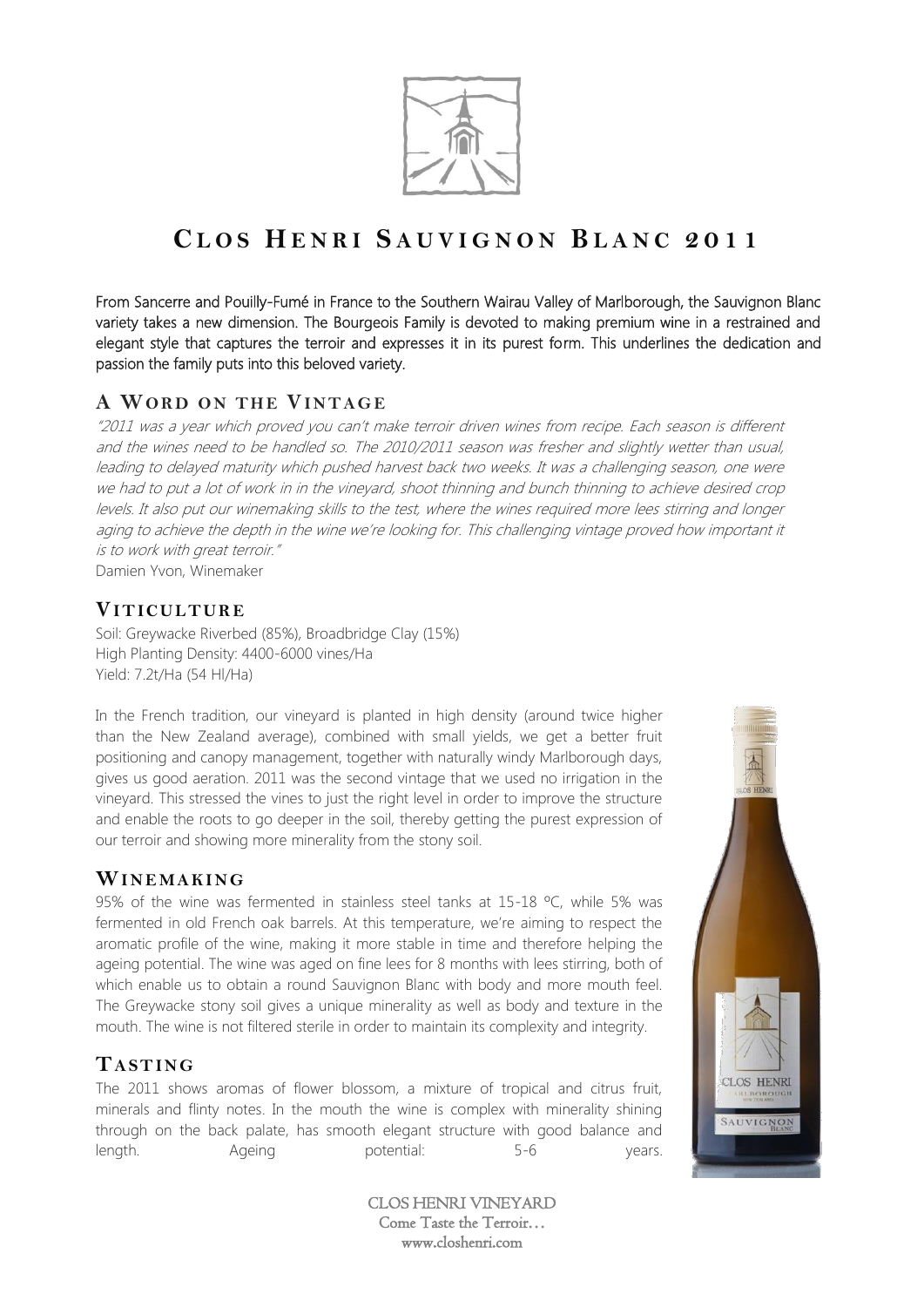

From Sancerre and Pouilly-Fumé in France to Marlborough, the Sauvignon Blanc variety takes a new dimension. The Bourgeois Family is devoted to making premium wine in a restrained and elegant style that captures the terroir and expresses it in its purest form. This underlines the dedication and passion the family puts into this beloved variety.

#### **WHAT IS CL OS HE NR I?**

Clos Henri wines reveal the know-how acquired by the Bourgeois Family together with their clear vision of the modern wine world. "All our efforts converge to offer the best of our vineyard. It is a wine that tells you the story of its origins, whispers he is not French but from Marlborough and voices he is a craft from the specific Clos Henri terroir" Arnaud Bourgeois

#### **VIT IC UL TUR E**

Soil: Greywacke Riverbed (85%), Broadbridge Clay (15%) High Planting Density: 4400-6000 vines/Ha Yield: 7.2t/Ha (54 Hl/Ha)

In the French tradition, our vineyard is planted in high density (around twice higher than the New Zealand average), combined with small yields, we get a better fruit positioning and canopy management gives us good aeration. 2010 was the first vintage that we used no irrigation in the vineyard. This stressed the vines to just the right level in order to improve the structure and enable the roots to go deeper in the soil, thereby getting the purest expression of our terroir and showing more minerality from the stony soil.

## **WIN E MA KI NG**

92% of the wine was fermented in stainless steel tanks at 15-18 °C, while 8% was fermented in 300l old French oak barrels. At this temperature, we're aiming to respect the aromatic profile of the wine, making it more stable in time and therefore helping the ageing potential. The wine was aged on fine lees for 8 months with lees stirring, both of which enable us to obtain a round Sauvignon Blanc with body and more mouthfeel. The Greywacke stony soil gives a unique minerality as well as body and texture in the mouth. The wine is not filtered sterile in order to maintain its complexity and integrity.

## **TA ST ING**

The wine shows finesse and restraint. Subtle aromas of lime, lychee and jasmine flower are supported by fine minerality and flinty notes. The mouth follows the nose with opulence, great balance, layers of fully ripe stone fruit characters and has an elegant lengthy palate. Ageing potential: 5-6 years.

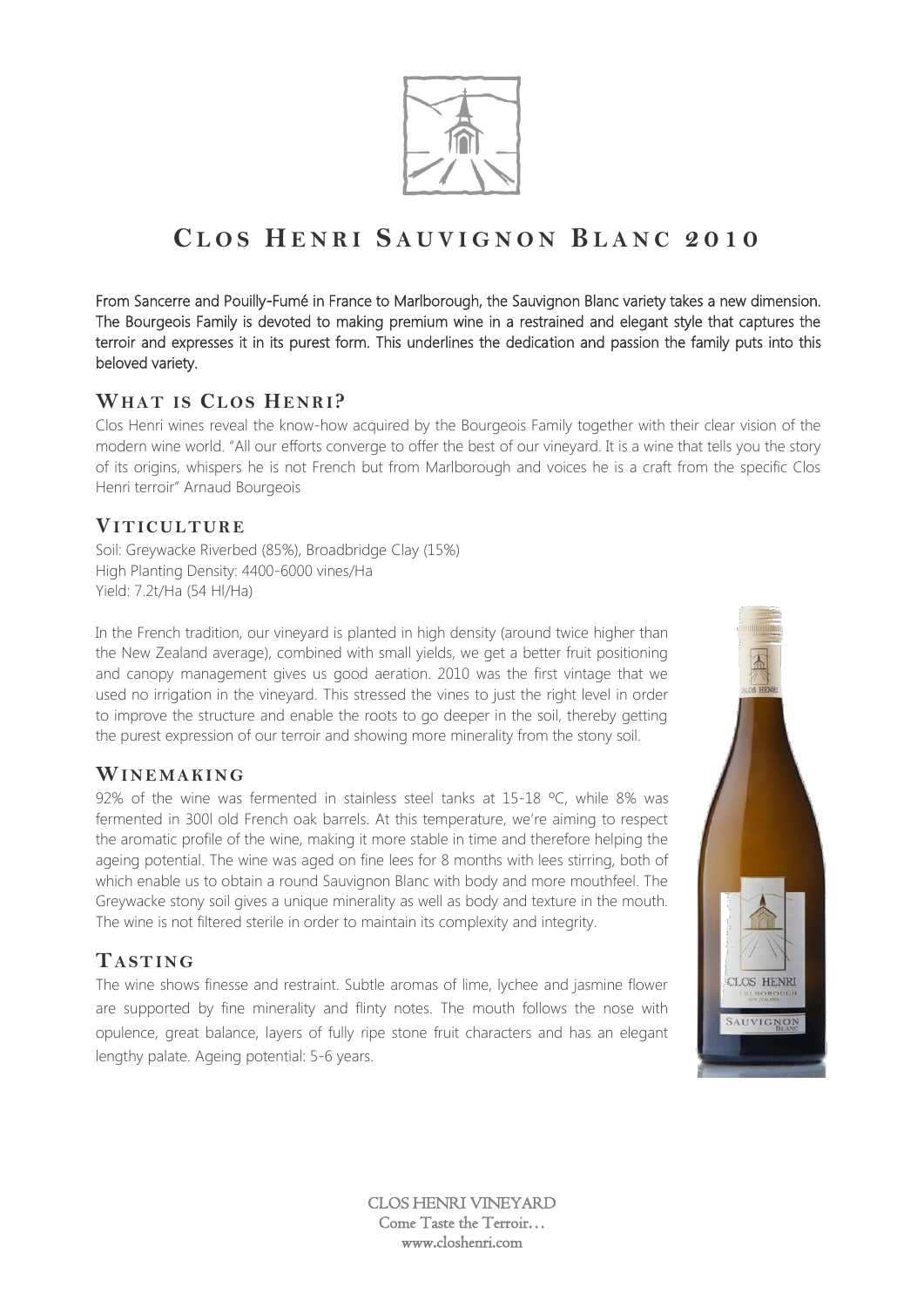

From Sancerre and Pouilly-Fumé to Marlborough, the sauvignon blanc variety takes a new dimension. The Family Bourgeois is attached to make a premium wine in a restrained and elegant style that captures the terroir and expresses it in its purest form. This underlines the dedication and passion the family puts into its beloved variety.

## **WHAT IS CL OS HE NR I?**

This wine reveals the know-how acquired by the Bourgeois Family together with its clear vision of today's wine world. All our efforts converge to offer the best of our vineyard. It is a wine that tells you the story of its origins, whispers he is not French but from Marlborough and voices he is a craft from the specific Clos Henri terroir.

#### **VIT IC UL TUR E**

Soils : 75% Greywacke Riverbed, 25% Broadbridge Clay Planting Density : 4400 vines/ha Yield : 7.2t/ Ha (54 Hl/Ha)

In the French tradition, our vineyard is planted in high density (around twice higher than the average in NZ), combined to small yields, we get a better fruit repartition and canopy management gives us good aeration. On the stony soil, the water management is ran on a low basis to control and stress the vine in order to improve the structure and enable the roots to go deeper in the soil. Thereby getting a purest expression of our terroir.

#### WINEMAKING

A part of the wines were fermented in stainless steel tanks at 15-18 ºC, while 8% was fermented in old French oak barrel of 300L. At this temperature, we're aiming to respect the aromatic profile of the wine, making it more stable in time and therefore helping the ageing potential. The wine was aged on fine lees for 8 months. Lees stirring and fine lees ageing enables to obtain a round sauvignon with body and mouthfeel.

The Greywacke stony soil gives fantastic structure and minerality, whereas the broadbridge clay gives body and structure to our sauvignon. The association of these terroirs enables to give complexity and balance to our wine. It is not filtered sterile in order to maintain its complexity and integrity.

## **TA ST ING**

The nose shows finesse and restraint. Subtle aromas of peach, lime and coconut while supported by a nice minerality. The mouth follows the nose, with roundness and mouthfeel, the wine also stands out by a present but not overwhelming acidity. The mouth is long and the minerality persists. Ageing Potential: 5-6 years.

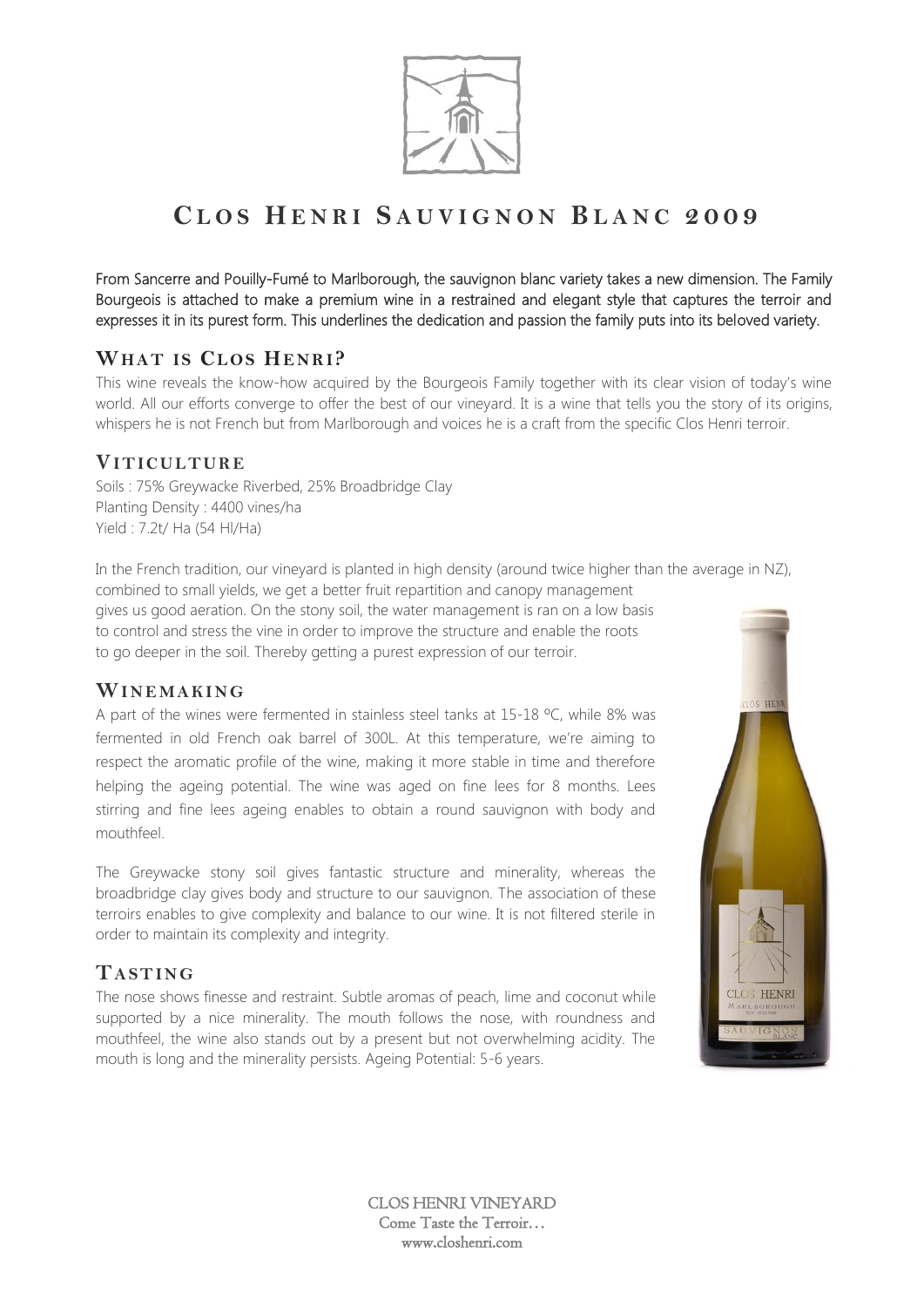

From Sancerre and Pouilly-Fumé to Marlborough, the sauvignon blanc variety takes a new dimension. The Family Bourgeois is attached to make a premium wine in a restrained and elegant style that captures the terroir and expresses it in its purest form. This underlines the dedication and passion the family puts into its beloved variety.

## **WHAT IS CL OS HE NR I?**

This wine reveals the know-how acquired by the Bourgeois Family together with its clear vision of today's wine world. All our efforts converge to offer the best of our vineyard. It is a wine that tells you the story of its origins, whispers he is not French but from Marlborough and voices he is a craft from the specific Clos Henri terroir.

#### **VIT IC UL TUR E**

Soils : 75% Greywacke Riverbed, 25% Broadbridge Clay Planting Density : 4400 vines/ha Yield : 7.2t/ Ha (54 Hl/Ha)

In the French tradition, our vineyard is planted in high density (around twice higher than the average in NZ), combined to small yields, we get a better fruit repartition and canopy management gives us good aeration. On the stony soil, the water management is ran on a low basis to control and stress the vine in order to improve the structure and enable the roots to go deeper in the soil. Thereby getting a purest expression of our terroir.

#### **WIN E MA KI NG**

A part of the wines were fermented in stainless steel tanks at 15-18 °C, while 8% was fermented in old French oak barrel of 300L. At this temperature, we're aiming to respect the aromatic profile of the wine, making it more stable in time and therefore helping the ageing potential. The wine was aged on fine lees for 8 months. Lees stirring and fine lees ageing enables to obtain a round sauvignon with body and mouthfeel.

The Greywacke stony soil gives fantastic structure and minerality, whereas the broadbridge clay gives body and structure to our sauvignon. The association of these terroirs enables to give complexity and balance to our wine. It is not filtered sterile in order to maintain its complexity and integrity.

## **TA ST ING**

The nose shows finesse and restraint. Subtle aromas of peach, lime and coconut while supported by a nice minerality. The mouth follows the nose, with roundness and mouthfeel, the wine also stands out by a present but not overwhelming acidity. The mouth is long and the minerality persists. Ageing Potential: 5-6 years.

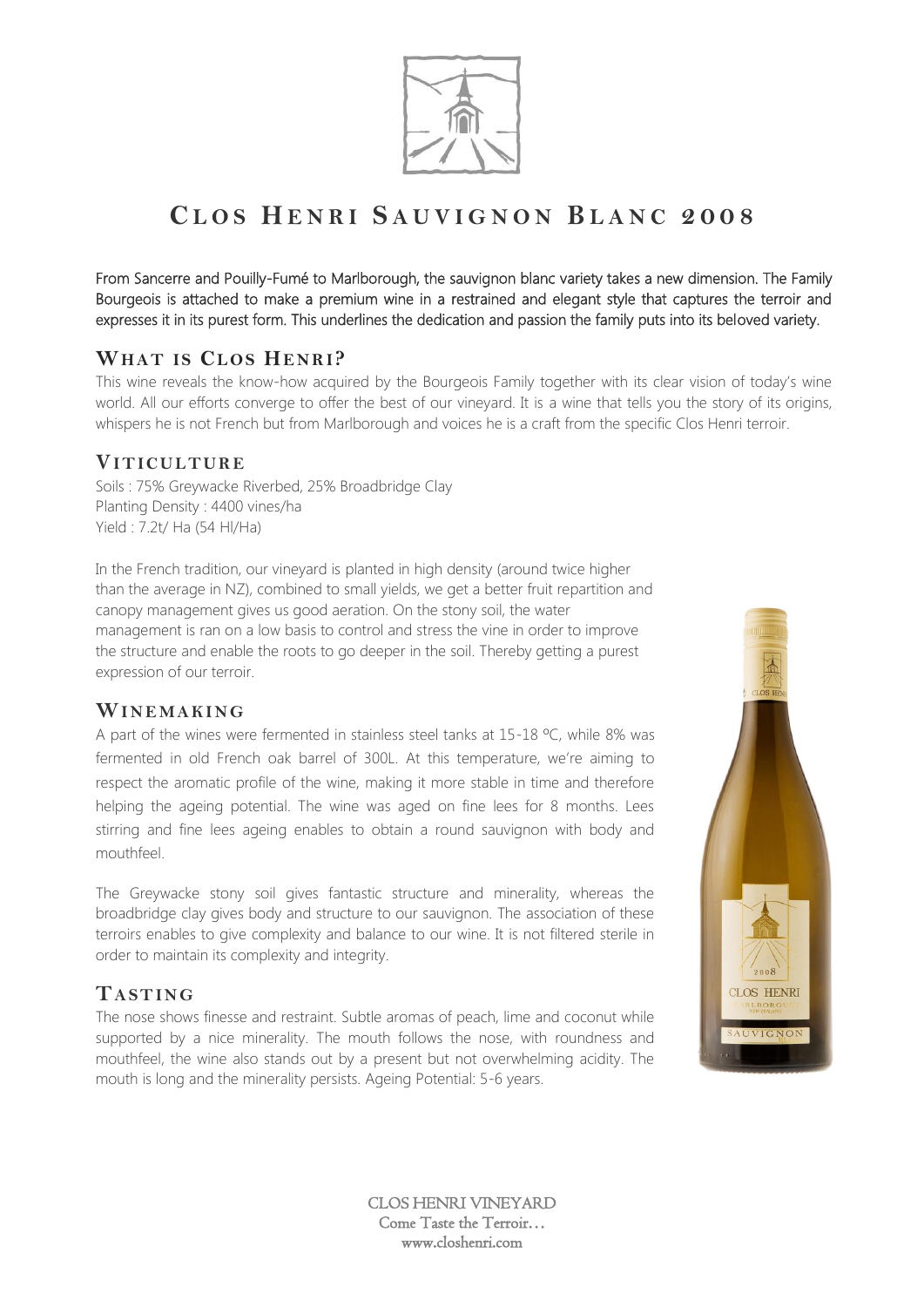

From Sancerre and Pouilly-Fumé to Marlborough, the sauvignon blanc variety takes a new dimension. The Family Bourgeois is attached to make a premium wine in a restrained and elegant style that captures the terroir and expresses it in its purest form. This underlines the dedication and passion the family puts into its beloved variety.

#### **WHAT IS CL OS HE NR I?**

This wine reveals the know-how acquired by the Bourgeois Family together with its clear vision of today's wine world. All our efforts converge to offer the best of our vineyard.

It is a wine that tells you the story of its origins, whispers he is not French but from Marlborough and voices he is a craft from the specific Clos Henri terroir.

#### **VITICULTURE**

Soils : 75% Greywacke Riverbed, 25% Broadbridge Clay Planting Density : 4400 vines/ha Yield : 1.8 kg/vine (55 Hl/ha)

Early shoot thinning and positioning helped achieve optimal balance and crop load for our fifth vintage of Clos Henri Sauvignon Blanc. Warm and dry summer and autumn days enhanced the development of the aromas in the grapes and the ripening process. Cooler nights in autumn helped retain freshness and natural acidity. The hand picking at optimum maturity ensures the quality treatment and care up until the end of the cycle.

#### **WINEMAKING**

Whole bunch pressed, the wines were fermented in stainless steel tanks at 15-18 degrees. At this temperature, we're aiming for respecting our aromatic profile.

The wine was aged on fine lees for a total of 8 months. Lees stirring and fine lees ageing enables to obtain a round sauvignon with a nice body and mouthfeel.

The Greywacke riverbed soil gives a fantastic aromatic profile as well as a beautiful minerality, whereas the Broadbridge clay gives body and structure to our sauvignon. These terroirs enables us to give complexity and balance to our wine.

## **TASTING**

The wine shows beautiful freshness and minerality. Compared to our earliest vintages, 2007 shows greater minerality which is hopefully a sign that our roots are going deeper in the terroir and therefore shows a wonderful potential for the future.

We are delighted to keep on with roundness and complexity in our sauvignon, as well as with a ripe fruit expression. Vintage after vintage we are ensuring that Clos Henri Sauvignon Blanc expresses our terroir with elegance and in a lithe and restrained style.

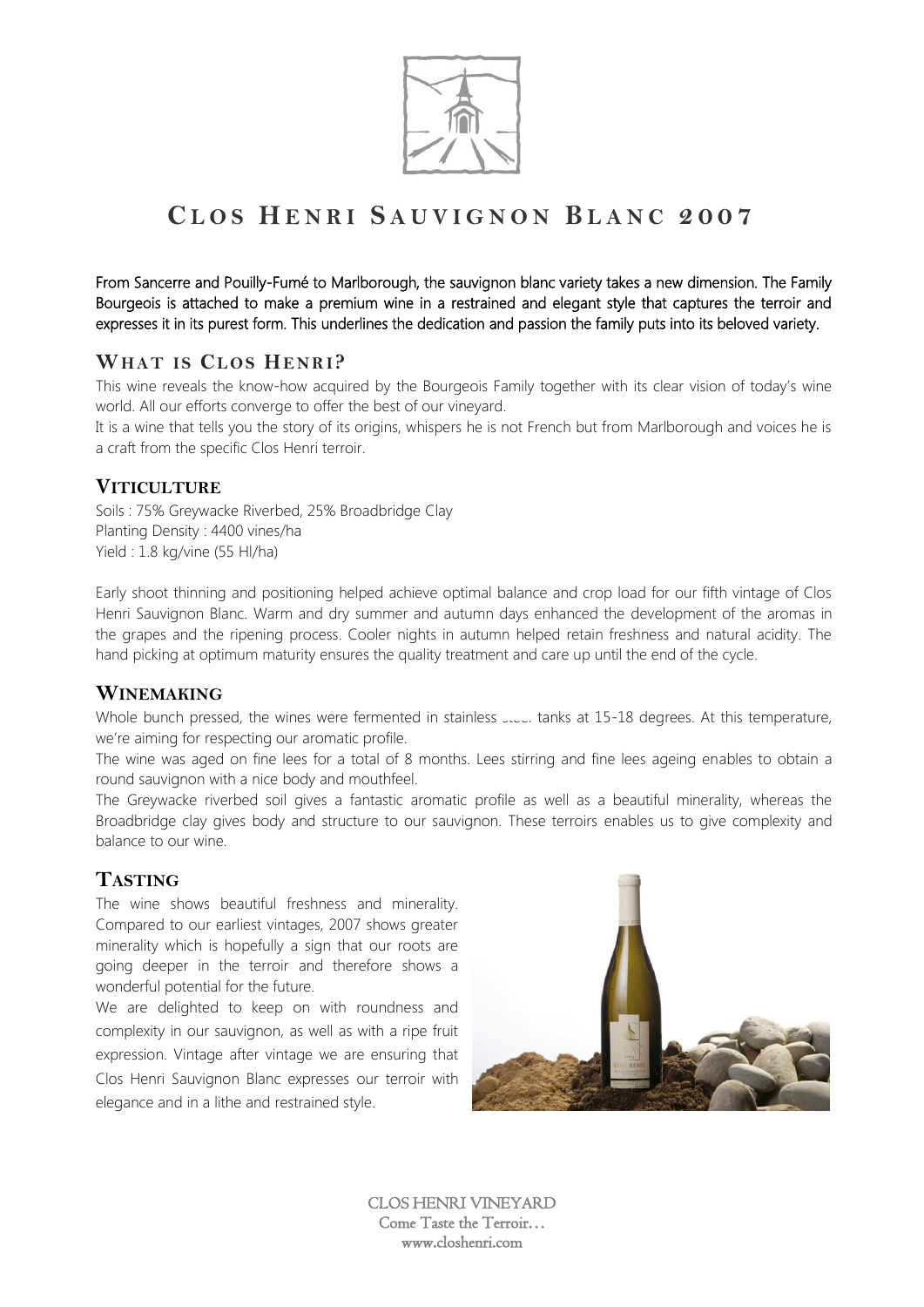

#### **A WORD ON THE YEAR 2006**

2006 is characterized by an early season, it was the warmest winter recorded in Marlborough. Budburst arrived two weeks earlier than usual. The sunshine and the high temperatures during the summer have permitted to obtain good maturities while keeping the freshness and the elegance of the fruit. The vines were then able to profit from a long post harvest consolidation before the leaves fall and the first autumn frosts.

#### **VITICULTURE**

Soils : 80% Greywacke Riverbed, 20% Broadbridge Clay Planting Density : 4400 vines/ha Yield : 1.8 kg/vine (55 Hl/ha)

Early shoot thinning and positioning helped achieve optimal balance and crop load for our third Clos Henri Sauvignon Blanc. Warm and dry summer and autumn days enhanced the development of the aromas in the grapes and the ripening process. Cooler nights in autumn helped retain freshness and natural acidity. The hand picking at optimum maturity ensures the quality treatment and care up until the end of the cycle.

#### **WINEMAKING**

Whole bunch pressed, the wines were fermented in stainless steel tanks and were aged on fine lees for 8 months. This wine is issued from our best blocks to ensure the quality of this premium wine.

Greywacke and Broadbridge soils wines were kept separate until the end although handled identically in a concern of better understanding our Terroir.

## **TASTING**

The nose shows delicacy and ripe fruits. You will find aromas of stony fruits such as white peach; elegant floral aromas and chalk that shows the minerality of this wine. The mouth follows the nose, still with floral flavors and a superb round mouth feeling though linear thanks to the acidity that gives the wine focus. The dry finish is long. Beautiful to drink now, this wine also has a great ageing potential of 3 to 4 years.

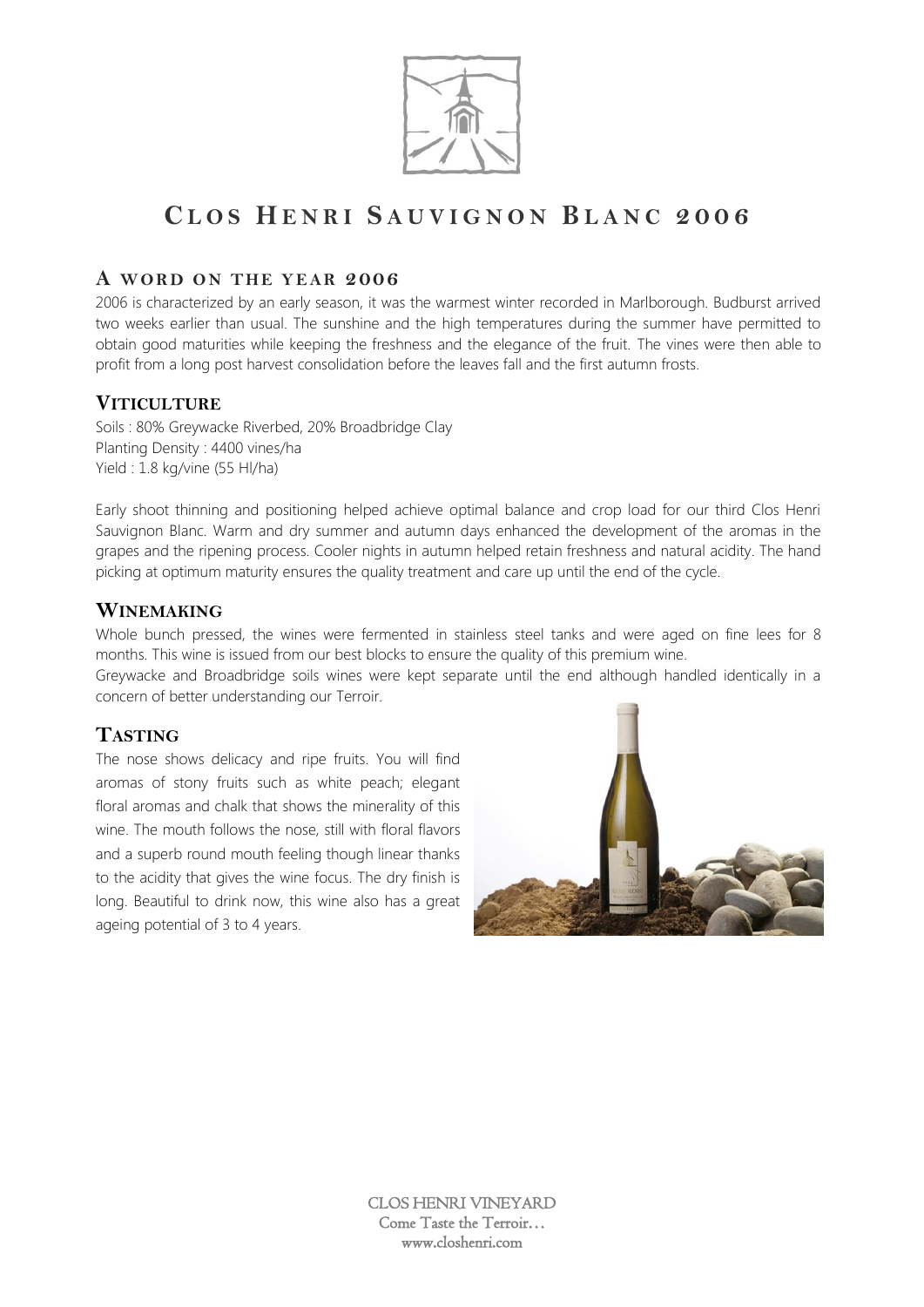

#### **WINEMAKER'S COMMENT**

2005 continued our evolution and depth of understanding of our vineyard and wines at Clos Henri, Marlborough – New Zealand. Our third vintage was produced from vines of three different ages and two different soil types that offer us even greater complexity in our wine. Most exciting, despite the warmest year to date for Clos Henri, we found similar and obviously Terroir driven characters in our wines: Depth of flavor, marked flintiness and the ever present citrus acidity backbone contrasted by a round and rich palate, with a definite emphasis on the minerality in 2005. We are excited to feel we are really getting to know this great personality we have come to love - Clos Henri Sauvignon Blanc.

#### **VITICULTURE**

Terroir : 70% Greywacke Riverbed, 30% Broadbridge Clay Planting Density : 4400 vines/ha Yield : 2.0 kg/vine (50 Hl/ha)

Early shoot thinning and positioning helped achieve optimal balance and crop load for our third Clos Henri Sauvignon Blanc. Warm and dry summer and autumn days enhanced tropical characters in the grapes and the ripening process. Cooler nights in autumn helped retain freshness and natural acidity.

#### **WINEMAKING**

Wines were fermented in stainless steel tanks and were aged on fine lees for six months. Greywacke and Broadbridge wines were kept separate until the end although handled identically in a concern of better understanding our Terroir.

#### **TASTING**

A complex nose dominated by pineapple, guava on one side and chalk, flint on the other side that reveals the minerality of this wine with a touch of lemon peel and lime. The mouth follows the nose with a superb mouth feeling and richness. The acidity provides the skeleton

and gives the wine focus. The dry finish is long and the end of mouth extends with lime.

This wine has a great ageing potential of 3 to 4 years.

#### **WINE AND FOOD MATCHES**

You will be delighted to appreciate it as an aperitif with smoked salmon served with rye bread, salty butter and lime. Its structure and acidity make it ideal with more consequent food too: Fresh iodised scallops in its thinly cut bacon envelope, stew of white meats with a creamy sauce and green olives…